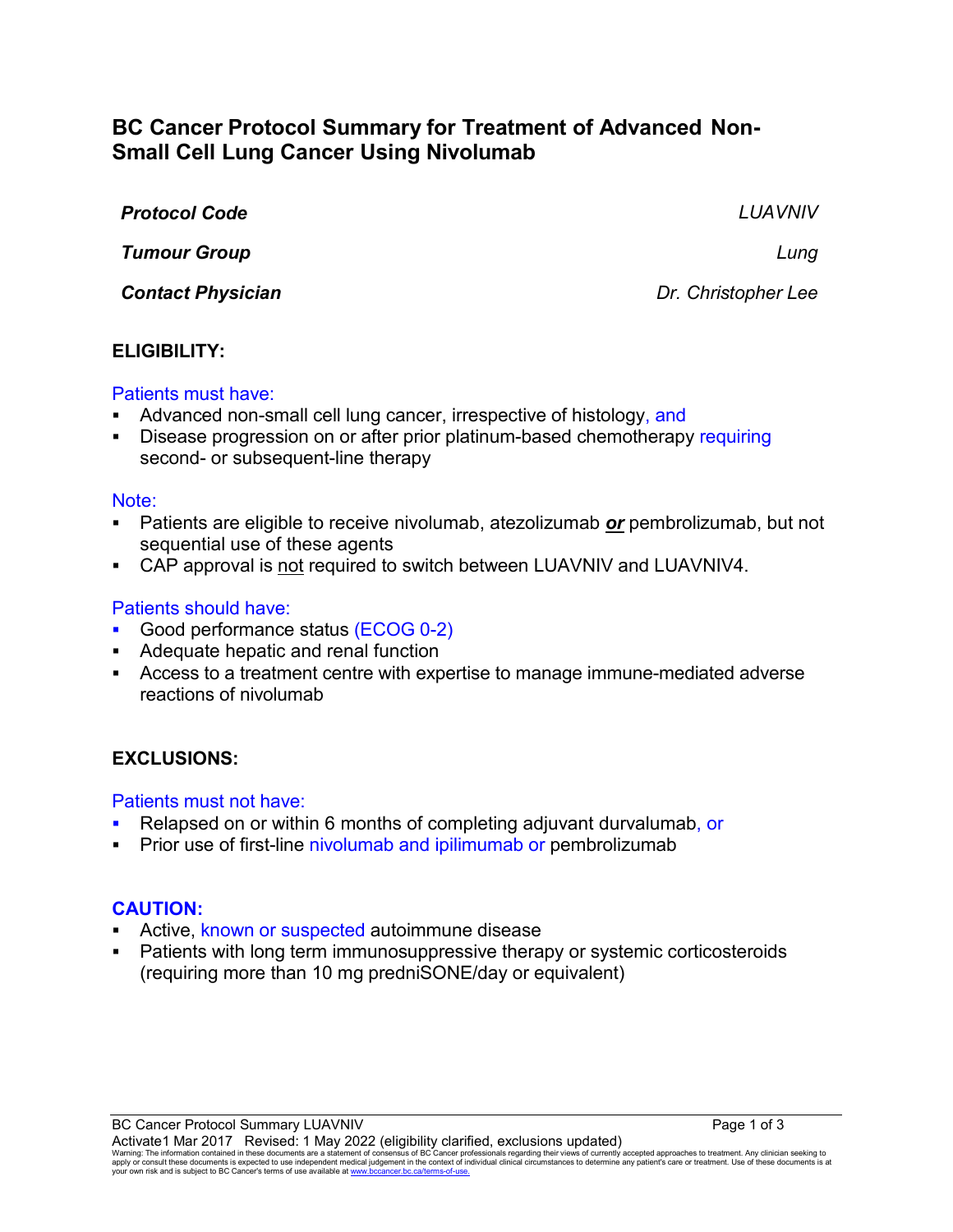# **TESTS:**

- Baseline: CBC & differential, platelets, creatinine, alkaline phosphatase, ALT, total bilirubin, LDH, sodium, potassium, TSH, morning serum cortisol, chest x-ray C-reactive protein and albumin (optional, and results do not have to be available to proceed with first treatment)
- Before each treatment: CBC & differential, platelets, creatinine, alkaline phosphatase, ALT, total bilirubin, LDH, sodium, potassium, TSH
- If clinically indicated: chest x-ray, morning serum cortisol, lipase, glucose, serum or urine HCG (required for women of child bearing potential if pregnancy suspected), free T3 and free T4, serum ACTH levels, testosterone, estradiol, FSH, LH, ECG
- Weekly telephone nursing assessment for signs and symptoms of side effects while on treatment (Optional).

# **PREMEDICATIONS:**

- Antiemetics are not usually required
- Antiemetic protocol for low emetogenicity (see SCNAUSEA)
- If prior infusion reactions to nivolumab: diphenhydrAMINE 50 mg PO, acetaminophen 325 to 975 mg PO, and hydrocortisone 25 mg IV 30 minutes prior to treatment

# **TREATMENT:**

| Drug      | <b>Dose</b>      | <b>BC Cancer Administration Guideline</b> |
|-----------|------------------|-------------------------------------------|
| nivolumab | 3 mg/kg          | IV in 50 to 100 mL NS over 30 minutes     |
|           | (maximum 240 mg) | Using a 0.2 micron in-line filter         |

- Repeat **every 2 weeks** until disease progression or unacceptable toxicity
- If pseudo progression on imaging is suspected, may continue treatment for another 6 weeks. Discontinue treatment if confirmatory progression on subsequent scan (6- 10 weeks)

# **DOSE MODIFICATIONS:**

No specific dose modifications. Toxicity managed by treatment delay and other measures. (see [SCIMMUNE](http://www.bccancer.bc.ca/chemotherapy-protocols-site/Documents/Supportive%20Care/SCIMMUNE_Protocol.pdf) protocol for management of immune-mediated adverse reactions to checkpoint inhibitors immunotherapy,

[http://www.bccancer.bc.ca/chemotherapy-protocols](http://www.bccancer.bc.ca/chemotherapy-protocols-site/Documents/Supportive%20Care/SCIMMUNE_Protocol.pdf)[site/Documents/Supportive%20Care/SCIMMUNE\\_Protocol.pdf\)](http://www.bccancer.bc.ca/chemotherapy-protocols-site/Documents/Supportive%20Care/SCIMMUNE_Protocol.pdf).

BC Cancer Protocol Summary LUAVNIV **Page 2 of 3** Activate1 Mar 2017 Revised: 1 May 2022 (eligibility clarified, exclusions updated) Warning: The information contained in these documents are a statement of consensus of BC Cancer professionals regarding their views of currently accepted approaches to treatment. Any clinician seeking to<br>apply or consult t